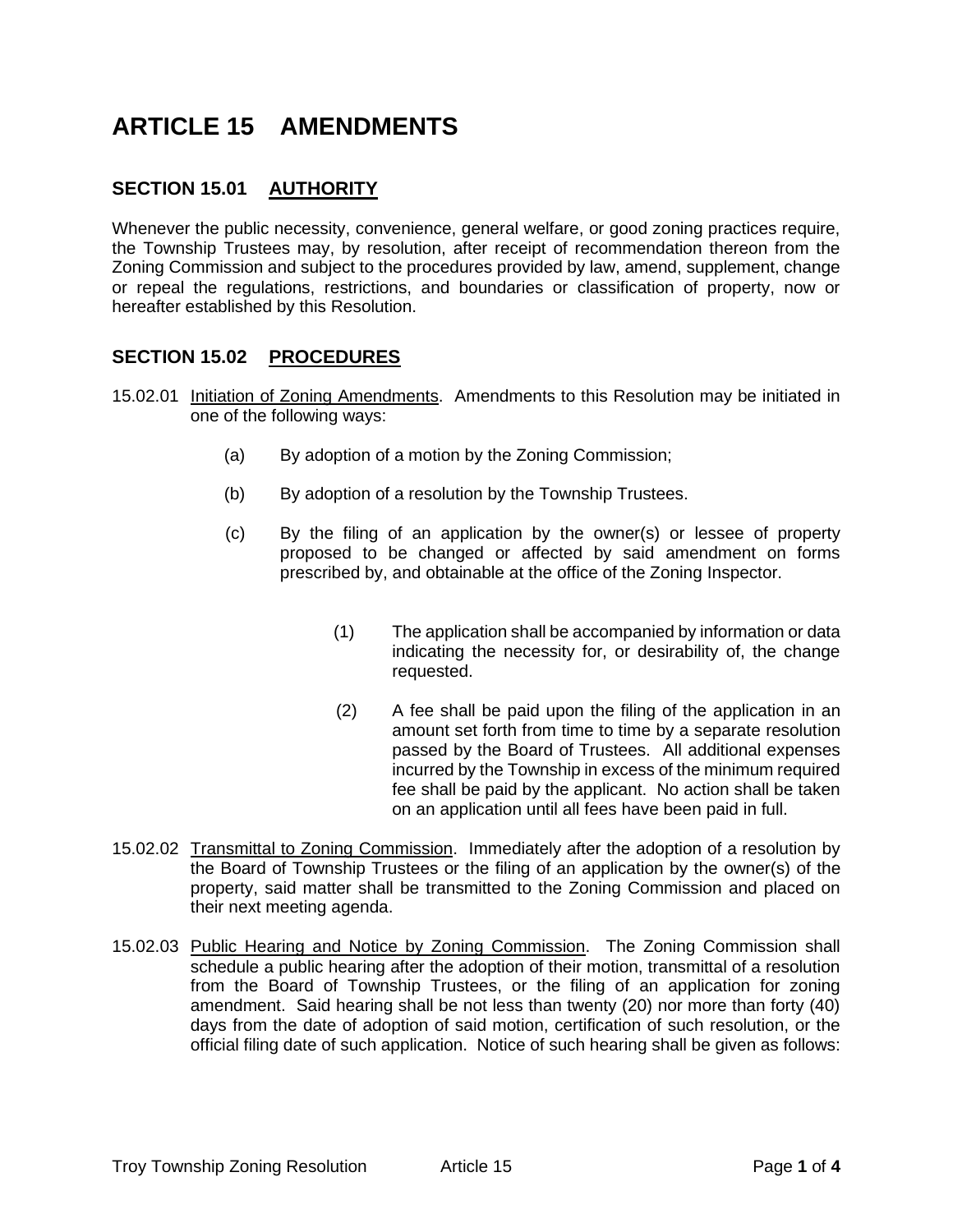- a) A notice of such hearing shall be given by the Zoning Commission by at least one (1) publication in one (1) or more newspapers of general circulation in the Township at least ten (10) days before the date of said hearing. This notice shall set forth:
	- 1. A statement the Troy Township Zoning Commission will be conducting a public hearing on a proposed amendment to the Zoning Resolution;
	- 2. The nature of the proposed amendment;
	- 3. The time, date, and place of the public hearing;
	- 4. The time and place where the text and maps of the proposed amendment will be available for examination for a period of at least ten (10) days prior to the public hearing;
	- 5. A statement that after the conclusion of such public hearing the matter will be referred to the Board of Township Trustees for further determination;
	- 6. The name of the person responsible for giving notice of the public hearing;
	- 7. Any other information requested by the Zoning Commission.
- b) If the proposed amendment intends to rezone or redistrict ten (10) or less parcels of land as listed on the tax duplicate, written notice of the hearing shall be mailed by the Zoning Commission, by first class mail, at least ten (10) days before the date of the public hearing to all owners of property within, contiguous to, and directly across the thoroughfare from such areas proposed to be rezoned or redistricted to the address of such owners appearing on the County Auditor's current tax list or the Treasurer's mailing list and to such other list or lists that may be specified by the Board of Township Trustees.
	- 1) The failure to deliver the notice shall not invalidate any such amendment.
	- 2) The notice shall contain the same information as required on notices published in the newspaper(s). In addition, the notice shall include:
		- i. A list of addresses of all properties to be rezoned or redistricted by the proposed amendment and of the names of owners of these properties, as they appear on the County Auditor's current tax list;
		- ii. The present zoning classification of property named in the proposed amendment and the proposed zoning classification of such property.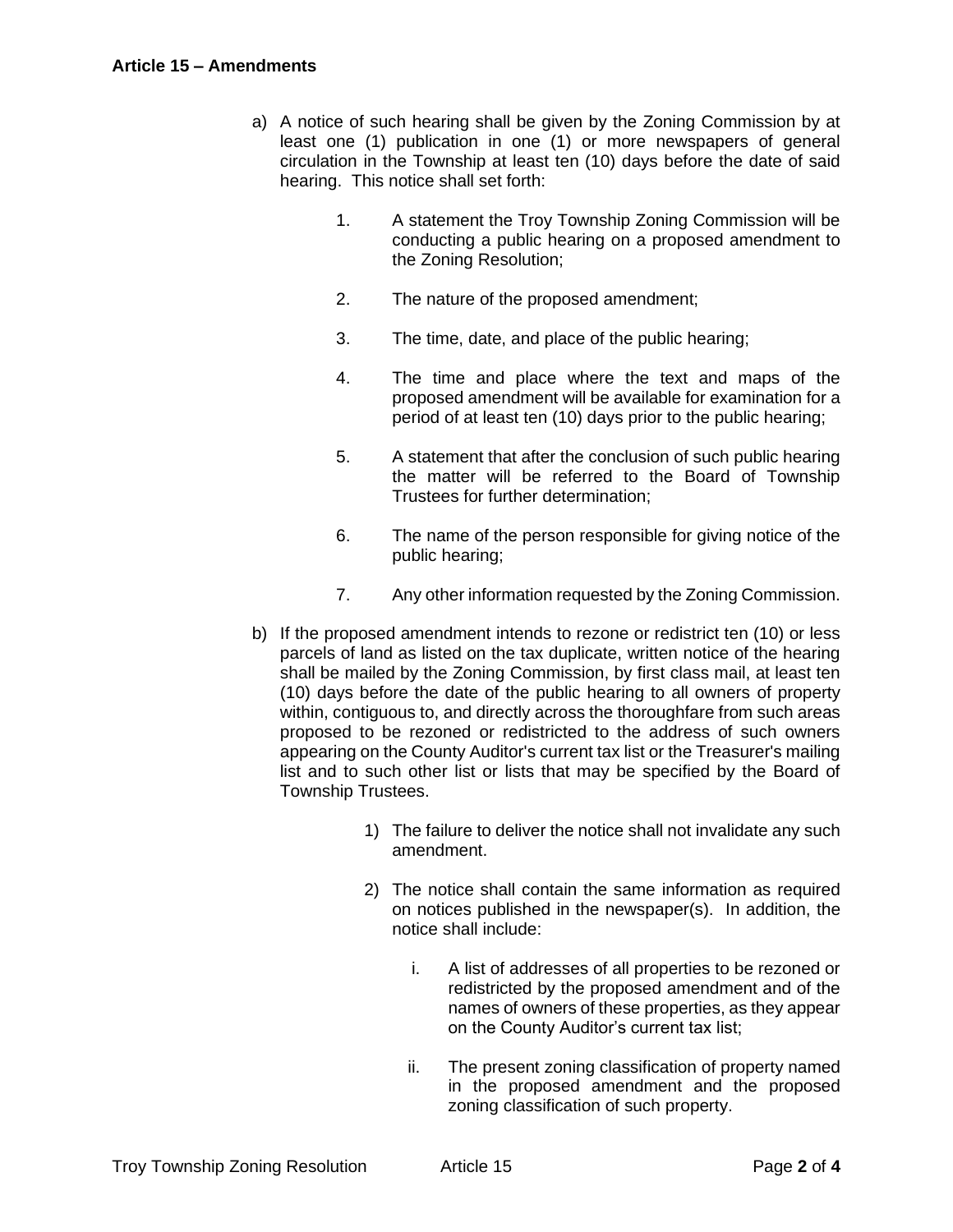15.02.04 Submission to County Planning Commission. Within five (5) days after the adoption of a motion by the Commission, the certification of a resolution by the Board of Township Trustees, or the official filing date of an application by at least one (1) owner, the Zoning Commission shall transmit a copy of such motion, resolution, or application together with the text and map(s) pertaining to the case in question to the County Planning Commission. The County Planning Commission shall recommend the approval or denial of the proposed amendment or the approval of some modification thereof and shall submit such recommendation to the Zoning Commission. Such recommendation shall be considered at the public hearing held by the Zoning Commission.

#### 15.02.05 Recommendation by Zoning Commission

- a) After the scheduled public hearing, the Zoning Commission shall, by resolution, recommend to the Board of Township Trustees that:
	- 1) The amendment be granted as requested; or
	- 2) It may recommend a modification of the amendment requested; or
	- 3) It may recommend that the amendment not be granted.
- b) Within thirty (30) days after the the scheduled public hearing, the Zoning Commission shall submit its recommendation, together with such application or resolution, the text and map pertaining to it, and the recommendation of the Wood County Planning Commission, to the Board of Township Trustees.
- c) The Commission shall keep minutes of its proceedings showing actions taken on all resolutions and applications submitted to them for review (e.g., Submitted to County Planning Commission for review; Determination application incomplete; Requests for additional information from applicant, etc.)
- d) The Zoning Commission shall record, in the official minutes, the vote of each member upon each question and shall keep records of its examinations and other official actions, all of which shall be filed in the office of the Commission, and shall be a public record.

#### 15.02.06 Public Hearing and Notice by Township Trustees

- a) Within thirty (30) days from the receipt of the recommendation of the Zoning Commission, the Board of Township Trustees shall hold a public hearing.
- b) Notice of such hearing shall be given by the Township Trustees by at least one (1) publication in one (1) or more newspapers of general circulation of the Township at least ten (10) days before the date of said hearing.
	- 1) This notice shall set forth:
		- i. A statement the Troy Township Board of Trustees will be conducting a public hearing on a proposed amendment to the Zoning Resolution;